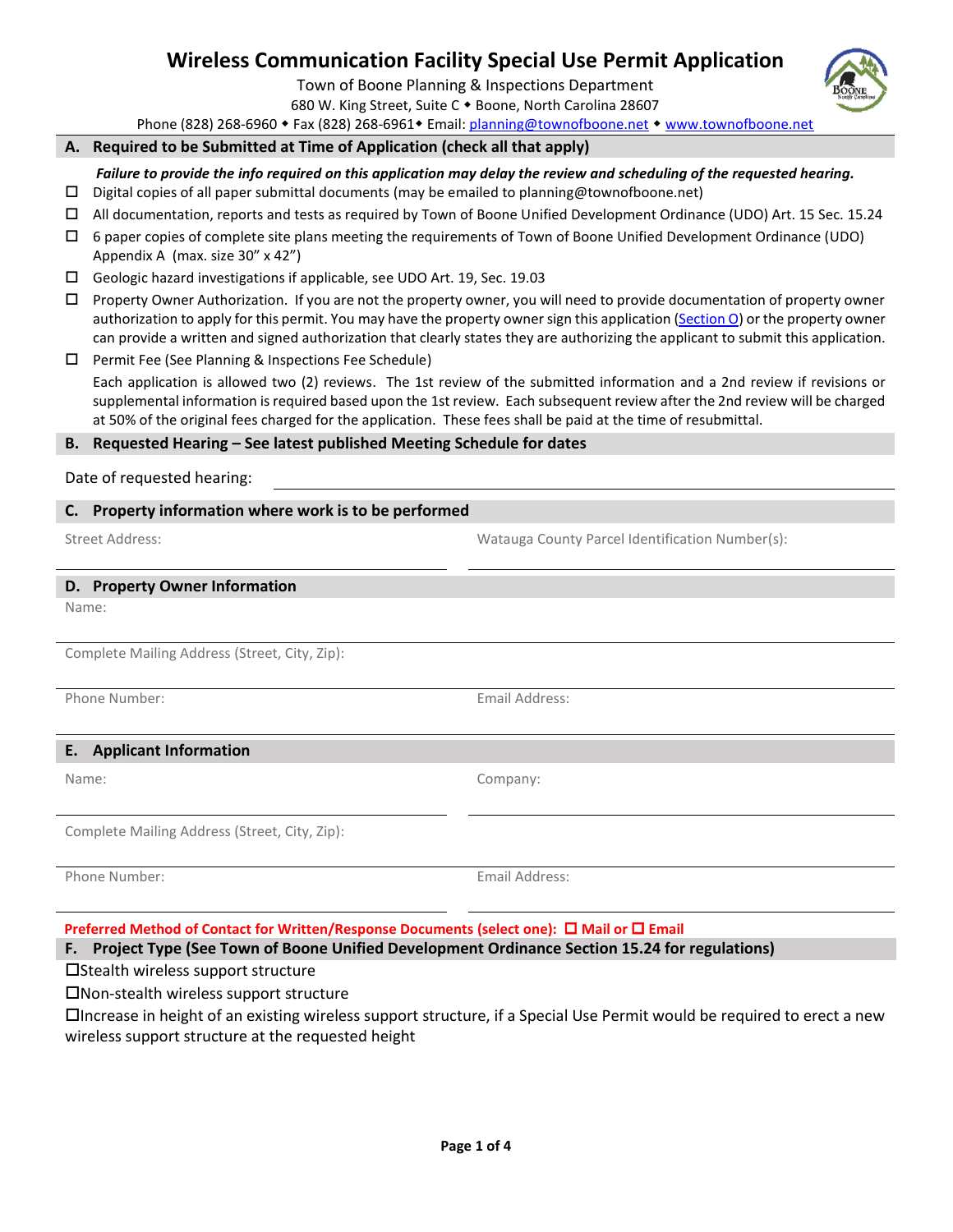| H. Project Cost                                                                               |                                                                                                                              |                   |                              |  |  |  |  |  |
|-----------------------------------------------------------------------------------------------|------------------------------------------------------------------------------------------------------------------------------|-------------------|------------------------------|--|--|--|--|--|
| Project Cost (inclusive of Landscaping Costs):                                                |                                                                                                                              | Landscaping Cost: |                              |  |  |  |  |  |
| \$                                                                                            |                                                                                                                              | \$                |                              |  |  |  |  |  |
| I.                                                                                            | <b>Development Information</b>                                                                                               |                   |                              |  |  |  |  |  |
| Is the development subject a previous Special Use Permit? $\Box$ Yes $\Box$ No $\Box$ Unknown |                                                                                                                              |                   |                              |  |  |  |  |  |
|                                                                                               | If yes, please describe:<br><u> 1989 - Johann John Stein, marwolaethau (b. 1989)</u>                                         |                   |                              |  |  |  |  |  |
|                                                                                               | Are there any variances granted that impact the property? $\square$ Yes $\square$ No $\square$ Unknown                       |                   |                              |  |  |  |  |  |
|                                                                                               | If yes, please describe:                                                                                                     |                   |                              |  |  |  |  |  |
| Are there any variances requested with this development? $\square$ Yes $\square$ No           |                                                                                                                              |                   |                              |  |  |  |  |  |
| If yes, please describe:                                                                      |                                                                                                                              |                   |                              |  |  |  |  |  |
| <b>Use Information</b><br>$\mathbf{I}$ .                                                      |                                                                                                                              |                   |                              |  |  |  |  |  |
|                                                                                               | Existing Land Use(s):<br>Proposed Land Use(s) (Specific Use # from UDO Section 15.07 Required):                              |                   |                              |  |  |  |  |  |
| K. Environmental Information                                                                  |                                                                                                                              |                   |                              |  |  |  |  |  |
| □ Sq. Feet or □ Acres<br>Total Land Area:                                                     |                                                                                                                              |                   |                              |  |  |  |  |  |
| Disturbed Area:<br>$\square$ Sq. Feet or $\square$ Acres                                      |                                                                                                                              |                   |                              |  |  |  |  |  |
| Viewshed:                                                                                     | Is development occurring within the Viewshed Protection District? $\Box$ Yes $\Box$ No $\Box$ Unknown                        |                   |                              |  |  |  |  |  |
| Slope:                                                                                        | Is development occurring on slopes in excess of 30%?  □ Yes □ No □ Unknown                                                   |                   |                              |  |  |  |  |  |
|                                                                                               | Is development occurring on slopes in excess of 50%? $\Box$ Yes $\Box$ No $\Box$ Unknown                                     |                   |                              |  |  |  |  |  |
| Watershed:                                                                                    | Is the property located within a designated Water Supply Watershed Area?<br><br>$\square$ Yes $\square$ No $\square$ Unknown |                   |                              |  |  |  |  |  |
|                                                                                               | If yes, please select: $\Box$ WS-II-CA $\Box$ WS-IV-PA                                                                       | $\Box$ WS-IV-CA   |                              |  |  |  |  |  |
| Stream/River:                                                                                 | Is there a stream or river on or near the property? $\Box$ Yes $\Box$ No                                                     |                   |                              |  |  |  |  |  |
| SFHA:                                                                                         | $\Box$ Yes $\Box$ No $\Box$ Unknown<br>Is the property located within the Special Flood Hazard Area?                         |                   |                              |  |  |  |  |  |
| Impervious<br>Area:                                                                           | What is the existing impervious area in the development?                                                                     |                   | $\Box$ sq. feet $\Box$ acres |  |  |  |  |  |
|                                                                                               | What is the proposed impervious area in the development?                                                                     |                   | $\Box$ sq. feet $\Box$ acres |  |  |  |  |  |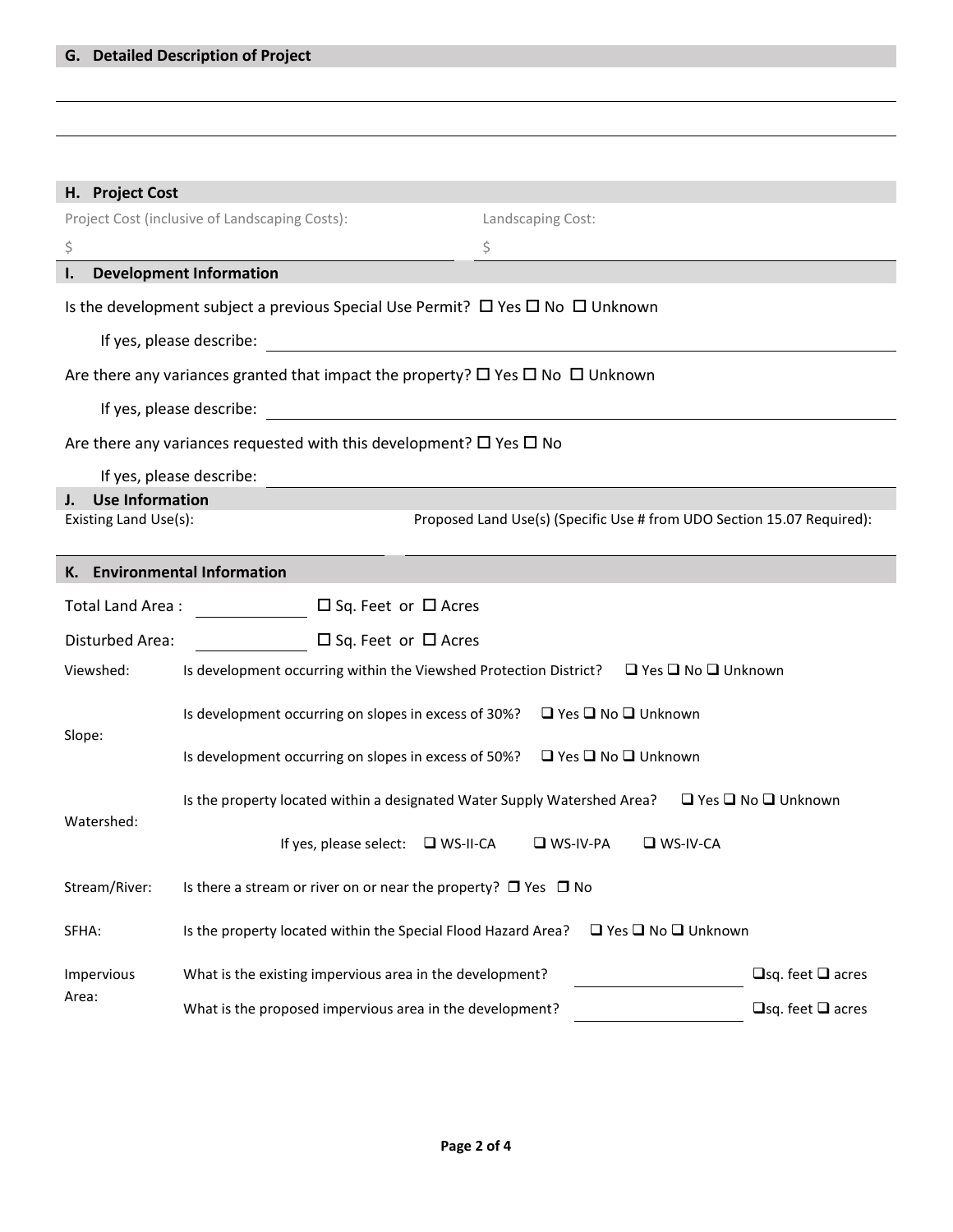| <b>Design Professional Information</b><br>L.  |            |                 |                |         |  |  |  |
|-----------------------------------------------|------------|-----------------|----------------|---------|--|--|--|
| Designer is an:                               | □Architect | $\Box$ Engineer | □Owner         | □Other: |  |  |  |
| Name:                                         |            |                 | Company:       |         |  |  |  |
|                                               |            |                 |                |         |  |  |  |
| Complete Mailing Address (Street, City, Zip): |            |                 |                |         |  |  |  |
|                                               |            |                 |                |         |  |  |  |
| Phone Number:                                 |            |                 | Email Address: |         |  |  |  |
|                                               |            |                 |                |         |  |  |  |

*Additional Designer Information: If additional designers are involved beyond the 1 listed, please provide additional info on a separate sheet.*

## **M. Brownfields Agreement Notification**

- 1. Does the applicant have or is the applicant planning to enter into a Brownfields Agreement with the NC Brownfields Program?  $\Box$  Yes  $\Box$  No (If yes, please answer question #2 below.)
- 2. Anticipated date for the first year of partial exclusion of property taxes:

# **N. Requested Procedure**

## □Short Agenda □Long Agenda

An applicant who selects the short agenda will be placed in an early time slot for the hearing before the Board of Adjustment and as long as there is a quorum, is guaranteed to be heard at the first meeting the case is scheduled, but will be limited to a total of fifteen (15) minutes for his/her presentation of evidence and argument. An applicant who selects the long agenda must wait for all short agenda cases to be concluded and may be pushed to a future meeting for the hearing, but has no time limit for his/her presentation. After an applicant has chosen either the short or long agenda they may request in writing to change their election of agendas; however if an agenda has already been published the case will automatically be continued until the next regularly scheduled meeting unless there are no other cases to be heard on the date the case is scheduled. For a more detailed explanation of the procedures of the Board of Adjustment, please visit our website at www.townofboone.net.

# <span id="page-2-0"></span>**O. Applicant Signature and Property Owner Authorization**

I hereby certify that I am authorized to submit this application; that all information is correct and complete; and all work will comply with all applicable State and local laws, ordinances, and regulations. I will ensure that the Planning and Inspections Department is notified of any changes in the approved plans and specifications for the project permitted herein.

**Applicant (Print) Applicant (Signature) Date**

**Property Owner (Print) Property Owner (Signature) Date**